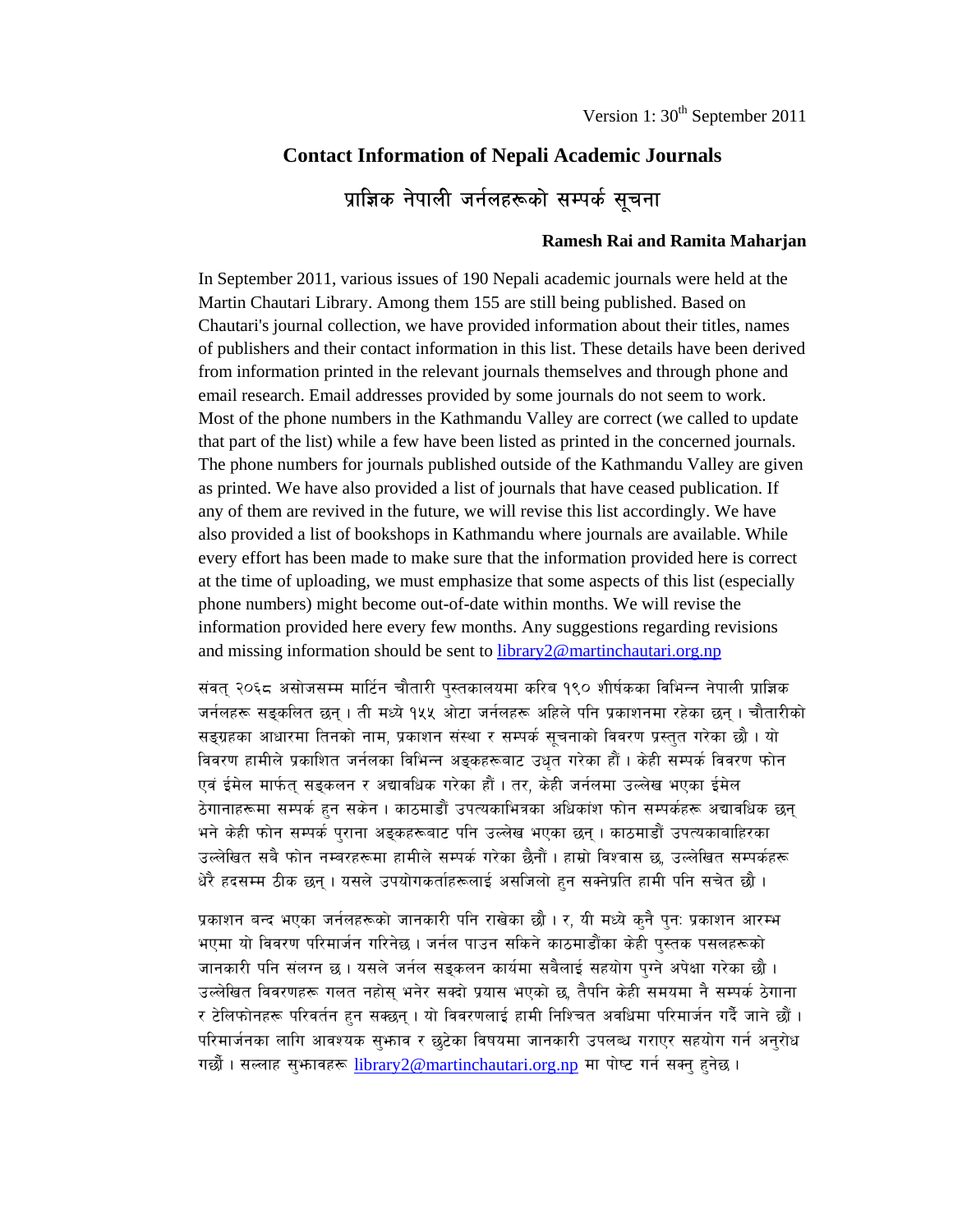# **I. Journals published from entities within Tribhuvan University (TU)**

# त्रिभुवन विश्वविद्यालय (त्रिवि) अन्तर्गतका विभिन्न *लोकेशनहरू*बाट प्रकाशित जर्नलहरूः

| S.             | <b>Title of the Journal</b>               | <b>Publisher</b>              | <b>Contact Information</b> |
|----------------|-------------------------------------------|-------------------------------|----------------------------|
| No.            |                                           |                               |                            |
| $\mathbf{1}$   | Adhyayan: Mechi                           | Mechi Multiple Campus,        | 023-455044 and 456154      |
|                | <b>Multiple Campus</b>                    | TU, Jhapa                     | mechi.campus@ntc.net.np    |
|                | Journal                                   |                               |                            |
| $\overline{2}$ | <b>Anveshan: A Research</b>               | Department of History         | 021-471327 and 470275      |
|                | Journal of History and                    | and Culture, Post             |                            |
|                | <b>Culture</b>                            | Graduate Campus, TU,          |                            |
|                |                                           | Biratnagar                    |                            |
| 3              | Anweshan:<br><b>Research</b>              | Nepaleli Bhasha               | 025-525929 and 521546      |
|                | Journal                                   | Sashitya Samiti,              |                            |
|                |                                           | Snatakottar Nepali            |                            |
|                |                                           | Bibhag, Mahendra              |                            |
|                |                                           | Bahumukhi Campus, TU,         |                            |
|                |                                           | Dharan                        |                            |
| 4              | Anweshana                                 | <b>Tribhuvan University</b>   | 027-520020 and 521236      |
|                |                                           | Teacher's Association,        |                            |
|                |                                           | Mahendra Ratna                |                            |
|                |                                           | Multiple Campus Unit,         |                            |
|                |                                           | TU, Ilam                      |                            |
| 5              | <b>Contributions</b><br>to                | Center for Nepal and          | 4331740 and 4332078        |
|                | <b>Nepalese Studies</b>                   | Asian Studies (CNAS),         | info@cnastu.org.np         |
|                |                                           | TU, Kirtipur                  | www.cnastu.org.np          |
| 6              | <b>Curriculum</b>                         | Curriculum                    | 433856 and 4334041         |
|                | <b>Development</b><br>Journal             | Development Centre,           |                            |
|                | (Pathyakram<br><b>Bikaas</b>              | TU, Kritipur                  |                            |
|                | Patrika)                                  |                               |                            |
| 7              | Dhaulagiri: Journal<br>of                 | Department of                 | 068-521344 and 520113      |
|                | Sociology<br>and                          | Sociology/Anthropology,       | http://www.nepjol.info/    |
|                | Anthropology                              | Dhawalagiri Multiple          | index.php/DSAJ             |
|                |                                           | Campus, TU, Baglung           |                            |
| 8              | <b>Discourse:</b><br>Journal<br><b>of</b> | Department of                 | 5526394 and 5521394        |
|                | Sociology<br>and                          | Sociology and                 |                            |
|                | Anthropology                              | Anthropology, Patan           |                            |
|                |                                           | Multiple Campus, TU,          |                            |
|                |                                           | Lalitpur                      |                            |
| 9              | <b>Economic</b><br>Journal<br>οf          | Department of                 | 5526394, 5521394 and       |
|                | <b>Development Issues</b>                 | Economics, Patan              | 5547510                    |
|                |                                           | Multiple Campus, TU,          | Ravi Jee 9841260784        |
|                |                                           | Lalitpur                      |                            |
| 10             | <b>Education</b><br>and                   | Research Centre for           | 4286732 and 4301852        |
|                | Development                               | <b>Educational Innovation</b> | cerid@mos.com.np           |
|                |                                           | and Development               | www.cerid.org              |
|                |                                           | (CERID), TU,                  |                            |
| 11             | <b>ELT Voices</b>                         | Department of English         | 071-542834 and 540134      |
|                |                                           | Education, Butwal             |                            |
|                |                                           | Multiple Campus, TU,          |                            |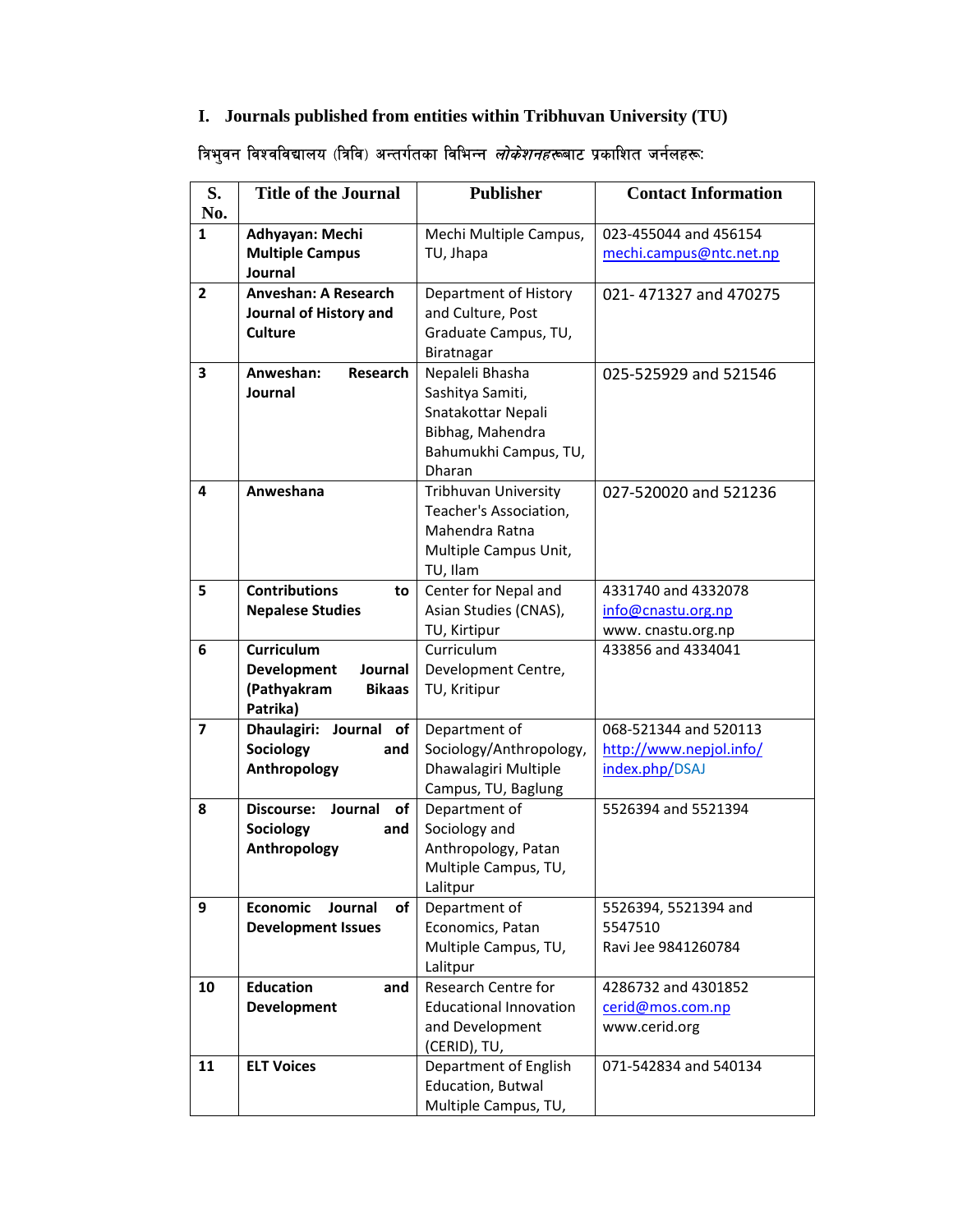|    |                                          | <b>Butwal</b>                |                               |
|----|------------------------------------------|------------------------------|-------------------------------|
| 12 | Gurubani:<br><b>Voice</b><br>of          | TU<br>Teachers               | 4258114 and 4221712           |
|    | <b>Teacher</b>                           | Association,                 |                               |
|    |                                          | Padmakanya<br>Multiple       |                               |
|    |                                          | Campus<br>Unit               |                               |
|    |                                          | Committee,<br>TU,            |                               |
|    |                                          | Kathmandu                    |                               |
| 13 | Himalayan Journal<br>of                  | Department<br>of             | bkallyan@gmail.com            |
|    | <b>Sociology</b><br>and                  | Sociology/Anthropology,      |                               |
|    | Anthropology                             | Prithvi Narayan Campus,      |                               |
|    |                                          | TU, Pokhara                  |                               |
| 14 | Historia:<br>Journal<br>of               | Department of History        | 061-520142 and 520143         |
|    | <b>History and Culture</b>               | Culture,<br>Prithvi<br>and   |                               |
|    |                                          | Narayan Campus, TU,          |                               |
|    |                                          | Pokhara                      |                               |
| 15 | <b>Humanities and Social</b>             | Rajya<br>Ratna<br>Laxmi      | 4225819                       |
|    | <b>Sciences Journal</b>                  | Campus, TU, Kathmandu        |                               |
| 16 | INFOLIB: A Trinity of                    | Library and Information      | lissa.infolib@gmail.com       |
|    | Library & Information,                   | Students'<br>Science         |                               |
|    | <b>Students and profession</b>           | Association (LISSA), TU,     |                               |
|    |                                          | Kirtipur                     |                               |
| 17 | Itihas Pravah: Annual                    | Department of History,       | <b>Uddhab Puri 9841235268</b> |
|    | Journal<br>of<br><b>Nepalese</b>         | Ratna<br>Rajya<br>Laxmi      | uddhab_puri@hotmail.com       |
|    | <b>Studies</b>                           | Campus, TU, Kathmandu        |                               |
| 18 | οf<br>Journal<br>Early                   | ECD Resource Center,         | 4286732 and 4301852           |
|    | <b>Childhood Development</b>             | CERID, TU, Kathmandu         | cerid@mos.com.np              |
|    |                                          |                              | www.cerid.org                 |
| 19 | Journal<br>of<br><b>Natural</b>          | Natural<br>History           | 4271899 (off) and Krishna     |
|    | <b>History Museum</b>                    | Museum,<br>TU,               | Bahadur Shrestha 9841356793   |
|    |                                          | Kathmandu                    |                               |
| 20 | Journal<br><b>of</b><br><b>Nepal</b>     | Nepal<br>Geography           | 4330329                       |
|    | <b>Students</b><br>Geography             | Students<br>Society, TU,     | cdg@wlink.com.np              |
|    | <b>Society</b>                           | Kritipur                     |                               |
| 21 | <b>Political</b><br>Journal<br><b>of</b> | Department of Political      | 061-526837                    |
|    | <b>Science</b>                           | Science<br>&<br>Sociology,   |                               |
|    |                                          | Prithwi<br>Narayan           |                               |
|    |                                          | Campus, TU, Pokhara          |                               |
| 22 | of<br><b>Political</b><br>Journal        | Central Department of        | 4333200                       |
|    | <b>Science</b>                           | Political<br>Science,<br>TU, |                               |
|    |                                          | Kirtipur                     |                               |
| 23 | <b>Journal of SASS</b>                   | Society<br>of                | 4331852 (Central Dept. of     |
|    |                                          | Anthropology/Sociology       | Sociology/Anthropology)       |
|    |                                          | Students (SASS), Central     |                               |
|    |                                          | Department<br>of             |                               |
|    |                                          | Sociology<br>and             |                               |
|    |                                          | Anthropology, TU             |                               |
| 24 | <b>Management Dynamics:</b>              | Shanker Dev Campus,          | 4226931 and 4226490           |
|    | Journal<br>A<br>on                       | Institute<br>οf              |                               |
|    | Management<br>and                        | TU,<br>Management,           |                               |
|    | <b>Economics</b>                         | Kathmandu                    |                               |
| 25 | Medha:<br>A                              | Mahendra<br>Morang           | 021-471791 and 470916         |
|    |                                          |                              |                               |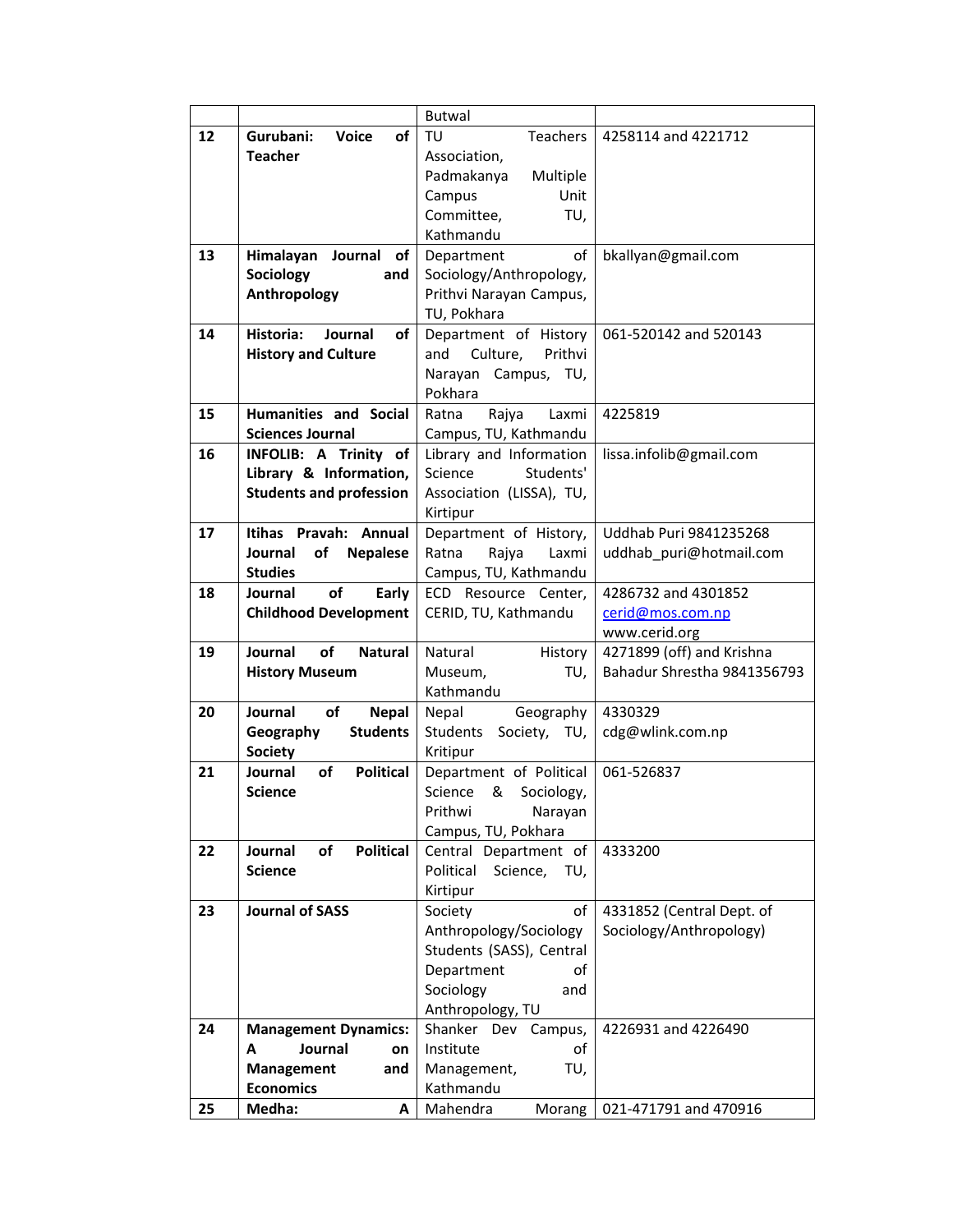|    | Multidisciplinary                 | Adarsha<br>Multiple                   |                                              |
|----|-----------------------------------|---------------------------------------|----------------------------------------------|
|    | Journal                           | Campus, TU, Biratnagar                |                                              |
| 26 | Nepal Bhasha Journal              | Central Department of                 | 5526394 and 5521394                          |
|    |                                   | Bhasha, Patan<br>Nepal                |                                              |
|    |                                   | Multiple Campus, TU,                  |                                              |
|    |                                   | Lalitpur                              |                                              |
| 27 | <b>Nepalese Culture</b>           | Central Department of                 | 4331976                                      |
|    |                                   | Nepalese<br>History,                  |                                              |
|    |                                   | Culture<br>and                        |                                              |
|    |                                   | Archaeology,<br>TU,                   |                                              |
|    |                                   | Kritipur                              |                                              |
| 28 | <b>Nepalese</b><br>Journal<br>of  | Central Department of                 | 4331383                                      |
|    | <b>Development and Rural</b>      | Rural Development, TU,                | chandra5222@gmail.com                        |
|    | <b>Studies</b>                    | Kirtipur                              | cdrd@cdrd-tu.edu.np                          |
| 29 | Occasional<br><b>Papers</b><br>in | Central Department of                 | 4331852                                      |
|    | Sociology<br>and                  | Sociology<br>and                      | cdtusoan@enet.com.np                         |
|    | Anthropology                      | Anthropology,<br>TU,                  |                                              |
|    |                                   | Kirtipur                              |                                              |
| 30 | <b>Population Magazine</b>        | Population<br>Students                | 4331323 and 4330716                          |
|    |                                   | Society of Nepal (PSSN),              |                                              |
|    |                                   | TU, Kirtipur                          |                                              |
| 31 | Pragyan                           | Pragyan Publication for               | pmagazine@yahoo.com                          |
|    |                                   | Democratic Professors'                |                                              |
|    |                                   | Padmakanya<br>Forum,                  |                                              |
|    |                                   | Multiple Campus Unit,                 |                                              |
|    |                                   | TU, Kathmandu                         |                                              |
|    | Pragyik<br><b>Research</b>        | Post Graduate Campus,                 | 021-471327, 470275, 526327                   |
| 32 |                                   |                                       |                                              |
|    | Journal                           | TU, Biratnagar                        | and 522204                                   |
| 33 | <b>Research Journal</b>           | Research<br>Committee,                | 083-520228 and 520309                        |
|    |                                   |                                       |                                              |
|    |                                   | Birendranagar Multiple                | ayadibdr@yahoo.com                           |
| 34 | Journal<br>SAMAJ:<br>οf           | Campus, TU, Surkhet<br>of             | arjun ayadi@yahoo.com<br>4244047 and 4232166 |
|    | Sociology/Anthropology            | Department<br>Sociology/Anthropology, | samaj.journal@gmail.com                      |
|    |                                   | Tri-Chandra<br>Multiple               |                                              |
|    |                                   | Campus, TU, Kathmandu                 |                                              |
| 35 | The Economic Journal of           | Central Department of                 | 4330950 and 4333616                          |
|    | <b>Nepal</b>                      | Economics, TU, Kirtipur               | cedeconjournal@gmail.com                     |
|    |                                   |                                       | cedecon@mail.com.np                          |
|    |                                   |                                       | www.cedecontu.edu.np                         |
| 36 | Geographical<br><b>The</b>        | Central Department of                 | 4330329                                      |
|    | <b>Journal of Nepal</b>           | Geography, TU, Kirtipur               | cdg@wlink.com.np                             |
| 37 | <b>The</b><br>Himalayan           | Department<br>οf                      | gislab@fewamail.com.np                       |
|    | <b>Geographers</b>                | Geography,<br>Prithwi                 |                                              |
|    |                                   | Narayan Campus, TU,                   |                                              |
|    |                                   | Pokhara                               |                                              |
| 38 | <b>The</b><br>Journal<br>οf       | for<br>Centre<br>Economic             | 4330324 and 4331721                          |
|    | Development<br>and                | Development<br>and                    | info@ceda.org.np                             |
|    | <b>Administrative Studies</b>     | Administration<br>(CEDA),             | www.ceda.org.np                              |
|    |                                   | TU, Kirtipur                          |                                              |
| 39 | The National Inventive            | Department<br>of                      | 061-463545 and 461936                        |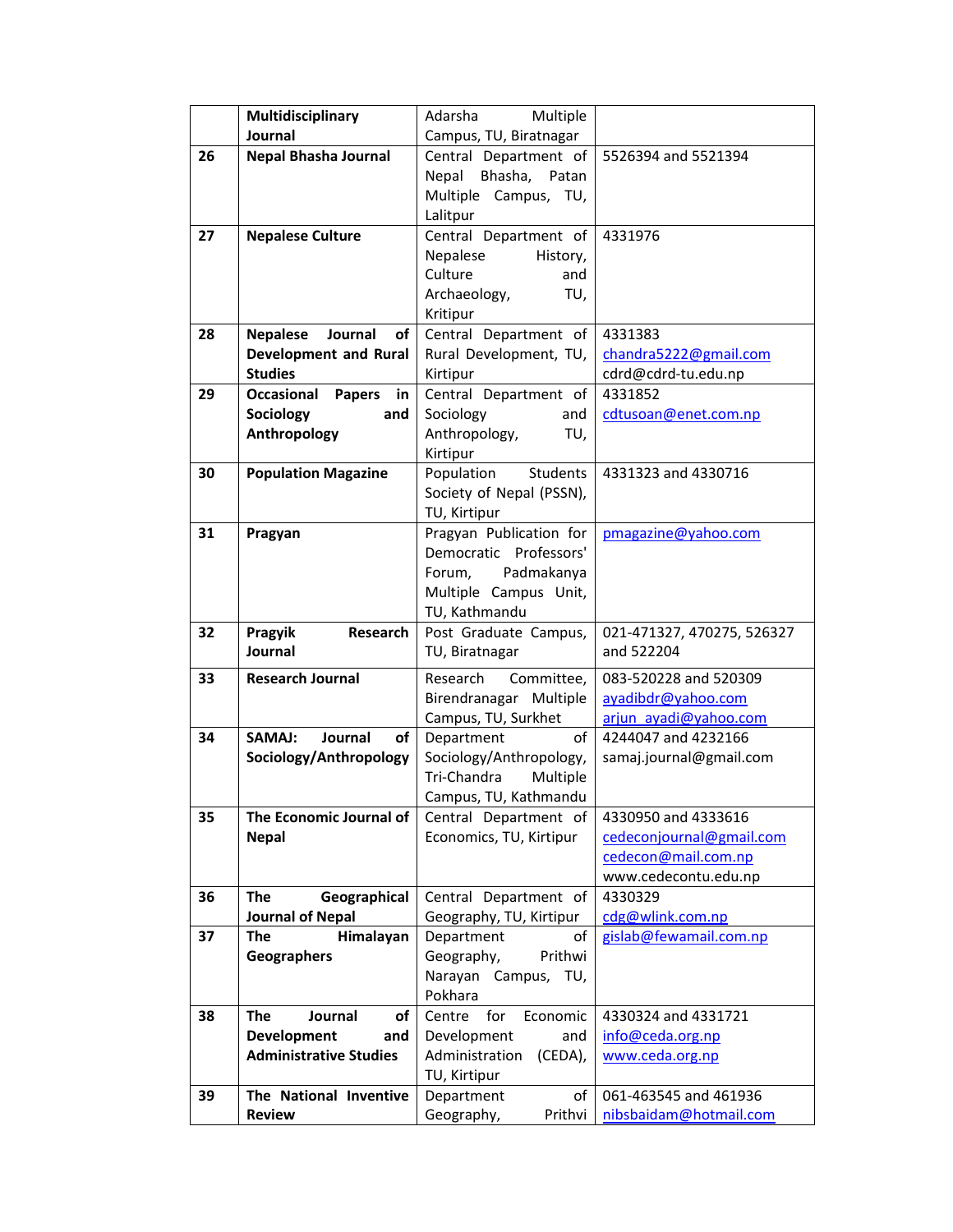|    |                                       | Narayan Campus, TU,<br>Pokhara                  |                                |
|----|---------------------------------------|-------------------------------------------------|--------------------------------|
| 40 | <b>Nepalese</b><br><b>The</b>         | Central Department of                           | 4330847                        |
|    | <b>Management Review</b>              | Management,<br>TU,                              | Rishi Raj Dawadi 9841341881    |
|    |                                       | Kirtipur                                        |                                |
| 41 | The Third Pole: Journal               | of<br>Department                                | kpoudel@healthnet.org.np       |
|    | of Geography Education                | Geography<br>Education,                         |                                |
|    |                                       | TU, Kirtipur                                    |                                |
| 42 | The Voice of ESA: An                  | Students'<br>Economics                          | 081-520278 and 525578          |
|    | <b>Economic Journal</b>               | Alliance<br>(ESA),                              |                                |
|    |                                       | Department<br>οf                                |                                |
|    |                                       | Economics,<br>Mahendra                          |                                |
|    |                                       | Multiple Campus, TU,                            |                                |
|    |                                       | Nepalgunj                                       |                                |
| 43 | <b>Tribhuvan</b><br><b>University</b> | Research Division, TU,                          | 4330367                        |
|    | Journal                               | Kirtipur                                        |                                |
| 44 | <b>TU Special Bulletin</b>            | Information Section, TU,                        | 4330346                        |
|    |                                       | Kritipur                                        | tuinformation@yahoo.com        |
| 45 | Vishleshan                            | University<br>Nepal                             | Dilli Prasain 9842032479 (Vice |
|    |                                       | Teachers'<br>Association,                       | Campus Chief)                  |
|    |                                       | Post Graduate Campus                            |                                |
| 46 | <b>Voice</b>                          | Unit, TU, Biratnagar<br>Chaudharin<br>Autar Dei | 081-520278 and 525578          |
|    |                                       | Research<br>Centre,                             | R. K. Shah 9848024750          |
|    |                                       | Multiple<br>Mahendra                            |                                |
|    |                                       | Campus, TU, Nepalgunj                           |                                |
| 47 | <b>Voice of Culture</b>               | Department of Nepalese                          |                                |
|    |                                       | Culture<br>History,<br>&                        | 4224149 and 4221712            |
|    |                                       | Archaeology<br>(NeHCA),                         |                                |
|    |                                       | Padmakanya<br>Multiple                          |                                |
|    |                                       | Campus, TU, Kathmandu                           |                                |
| 48 | <b>Voice of History</b>               | Central Department of                           | 4335665                        |
|    |                                       | History, TU, Kirtipur                           | shathapal1470@yahoo.com        |
| 49 | जनप्राज्ञमञ्च                         | त्रिवि<br>प्राध्यापक<br>संघ,                    | 061-522287                     |
|    |                                       | जनप्रिय<br>बहमखी क्याम्पस                       | info@janapriya.edu.np          |
|    |                                       | एकाइ समिति, त्रिवि, पोखरा                       | www.janapriya.edu.np           |
| 50 | प्राज्ञमञ्च                           | प्राध्यापक<br>संघ,                              | 061-526837 and 520143          |
|    |                                       | पृथ्वीनारायण<br>क्याम्पस                        |                                |
|    |                                       | एकाइ समिति, त्रिवि, पोखरा                       |                                |
| 51 | पृथ्वीवाङ्मयः                         | नेपाली<br>विभाग,                                | 061-526837 and 520143          |
|    | अनुसन्धानमूलक पत्रिका                 | पृथ्वीनारायण<br>क्याम्पस,                       |                                |
|    |                                       | त्रिवि, पोखरा                                   |                                |
| 52 | वाङ्मय<br>अनुसन्धानमूलक               | नेपाली<br>केन्दीय<br>विभाग,                     | 4331132 (Central dept. of      |
|    | अर्द्धवार्षिक पत्रिका                 | त्रिवि, कीर्तिपुर                               | Nepali)                        |
| 53 | विकासको निम्ति शिक्षा                 | राष्ट्रिय शिक्षा समिति,                         | 4286732 and 4301852            |
|    |                                       | शिक्षा अनुसन्धान, प्रवर्तन                      | cerid@mos.com.np               |
|    |                                       | तथा विकास केन्द, त्रिवि                         | www.cerid.org                  |
| 54 | विवेक                                 | नेपाल<br>प्राध्यापक<br>संघ,                     | 056-520253 and 531353          |
|    |                                       | एकाई<br>समिति,<br>वीरेन्द्र                     |                                |
|    |                                       | त्रिवि,<br>बहमखी<br>क्याम्पस,                   |                                |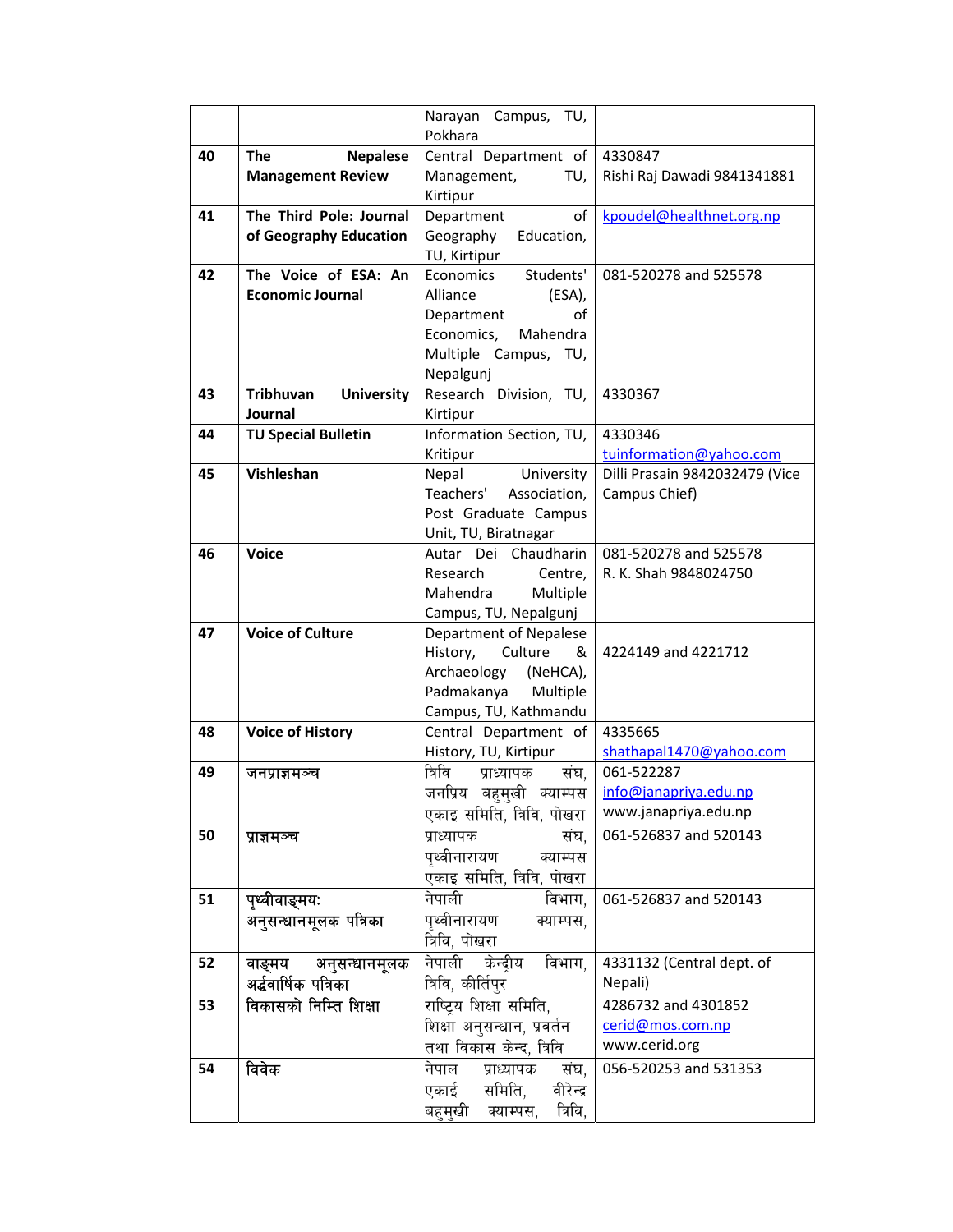|    |                                      | भरतपन                                       |                                                         |
|----|--------------------------------------|---------------------------------------------|---------------------------------------------------------|
| 55 | <b>' सप्तगण्डकी <i>-</i> वार्षिक</b> | सप्तगण्डका<br>त्रिवि.<br>क्याम्पस<br>भारतपर | बहमखी   056-520454 and 522558<br>saptagandaki@yahoo.com |

## **II. Journals published from other universities**  अन्य विश्वविद्यालयबाट प्रकाशित जर्नलहरू

| S.             | <b>Title of the Journal</b>       | <b>Publisher</b>         | <b>Contact Information</b> |
|----------------|-----------------------------------|--------------------------|----------------------------|
| No.            |                                   |                          |                            |
| 1              | Bodhi:<br>An                      | Department of            | media@ku.edu.np            |
|                | <b>Interdisciplinary Journal</b>  | Languages and Mass       |                            |
|                |                                   | Communication,           |                            |
|                |                                   | Kathmandu University,    |                            |
|                |                                   | Dhulikhel                |                            |
| $\overline{2}$ | Journal<br><b>Education</b><br>οf | Kathmandu<br>University, | 5544078                    |
|                | and Research                      | Education,<br>School of  | kudoed@ku.edu.np           |
|                |                                   | Lalitpur                 |                            |
| 3              | <b>Ritambhara</b>                 | Research Center, Nepal   | 4247445 and 4233434        |
|                |                                   | Sanskrit<br>University,  |                            |
|                |                                   | Kathmandu                |                            |

### **III. Journals published from entities within the Nepal Government (NG) or by Institutions largely supported by the NG**  नेपाल सरकार वा सरकारी निकायहरूबाट प्रकाशित जर्नलहरू

| S.                      | <b>Title of the Journal</b>   | <b>Publisher</b>         | <b>Contact Information</b> |
|-------------------------|-------------------------------|--------------------------|----------------------------|
| No.                     |                               |                          |                            |
| $\mathbf{1}$            | Adivasi Janajati: Journal     | National Foundation for  | 5553175                    |
|                         | οf<br>Indigenous              | Development<br>οf        | nfdin@infoclub.com.np      |
|                         | <b>Nationalities of Nepal</b> | Indigenous Nationalities |                            |
|                         |                               | (NFDIN), Lalitpur        |                            |
| $\overline{2}$          | Administration<br>and         | Nepal<br>Administrative  | 5522160, 5522002 and       |
|                         | <b>Management Review</b>      | Staff College, Lalitpur  | 5523517                    |
|                         |                               |                          | nasc@wlink.com.np          |
|                         |                               |                          | www.nasc.org.np            |
| $\overline{\mathbf{3}}$ | <b>Ancient Nepal (Prachin</b> | of<br>Department         | 4250683 and 4250686        |
|                         | Nepal): Journal of the        | Archaeology,             |                            |
|                         | <b>Department</b><br>of       | Government of Nepal,     |                            |
|                         | Archaeology                   | Kathmandu                |                            |
| 4                       | Janakari:<br>Banko<br>A       | Department of Forest     | 4233510 and 4222601        |
|                         | of<br>Journal<br>Forestry     | Research and<br>Survey,  | bj@dfrs.gov.np             |
|                         | <b>Information for Nepal</b>  | Kathmandu                | www.dfrs.gov.np            |
| 5                       | <b>Economic Review</b>        | Nepal Rastra<br>Bank,    | 4419804 (Ext. 357)         |
|                         |                               | Kathmandu                | publication@nrb.org.np     |
| 6                       | Environment: A Journal        | Government of Nepal,     | 4211641, 4211586 and       |
|                         | of the Environment            | Ministry of Population   | 4211737                    |
|                         |                               | Environment,<br>and      | info@moenv.gov.np          |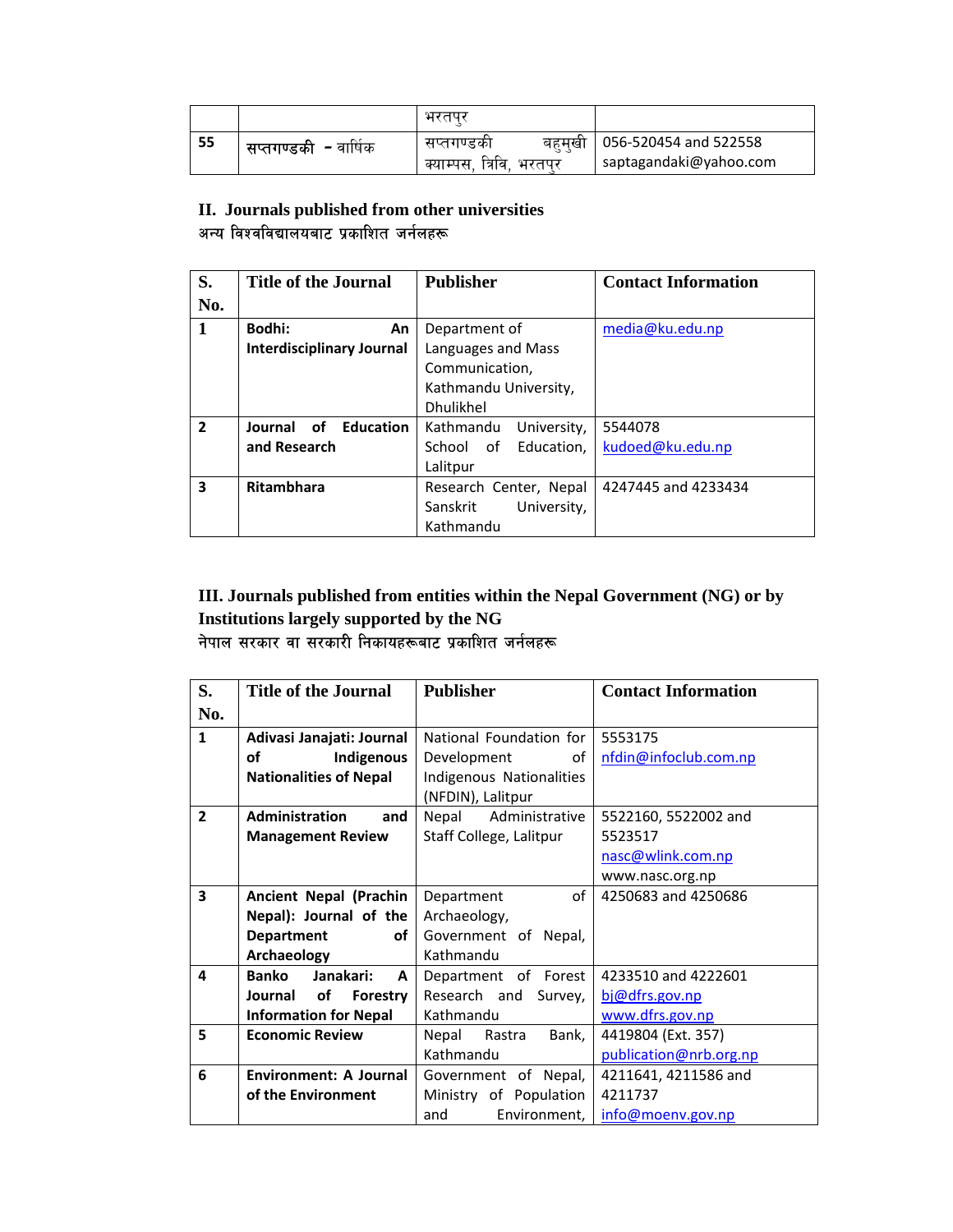|                         |                                  | Kathmandu                   | www.moenv.gov.np             |
|-------------------------|----------------------------------|-----------------------------|------------------------------|
| $\overline{\mathbf{z}}$ | of<br><b>Nepalese</b><br>Journal | Nepal<br>Academy,           | 4221242 and 4221283          |
|                         | Literature,<br>Art<br>and        | Kathmandu                   |                              |
|                         | <b>Culture</b>                   |                             |                              |
| 8                       | Population<br>and                | Government of Nepal,        | 4262802 and 4262543          |
|                         | <b>Environment: A Journal</b>    | Ministry of Population      | www.moh.gov.np               |
|                         | Population<br>of<br>and          | Environment,<br>and         |                              |
|                         | <b>Environment</b>               | Kathmandu                   |                              |
| 9                       | <b>The</b><br>Prashasan:         | Government of Nepal,        | 4200187, 4200368 and         |
|                         | <b>Nepalese</b><br>Journal<br>of | Ministry<br>of<br>General   | 4200367                      |
|                         | <b>Public Administration</b>     | Administration,             | info@moga.gov.np             |
|                         |                                  | Kathmandu                   | www.moga.gov.np              |
| 10                      | Rajaswa: The Nepalese            | Ministry of<br>Finance,     | 5523170 and 5523171          |
|                         | Journal<br>of<br><b>Public</b>   | Revenue Administration      |                              |
|                         | <b>Finance</b><br>and            | Training Centre, Lalitpur   |                              |
|                         | Development                      |                             |                              |
| 11                      | Sahabhagita:<br>The              | Development<br>Local        | 5522004 and 5521051          |
|                         | <b>Journal of Development</b>    | <b>Training</b><br>Academy, | mail@ratc.gov.np             |
|                         | and Local Governance             | Lalitpur                    | patrika@ract.gov.np          |
|                         |                                  |                             | www.ract.gov.np              |
| 12                      | Swashasan: The Journal           | Ministry<br>of<br>Local     | 5544403, 5524535 and         |
|                         | of Self-Governance<br>&          | Development, Lalitpur       | 5536960                      |
|                         | <b>Rural Development</b>         |                             | ipd@mld.gov.np               |
|                         |                                  |                             | www.mld.gov.np               |
| 13                      | Vikas: A<br>Journal<br>of        | National<br>Planning        | vikas@npcnepal.gov.np        |
|                         | <b>Development</b>               | Commission Secretariat,     | www.npc.gov.np               |
|                         |                                  | Kathmandu                   |                              |
| 14                      | अभिलेख                           | राष्ट्रिय अभिलेखालय,        | 4264353                      |
|                         |                                  | काठमाडौं                    | narchives@yahoo.com          |
| 15                      | <b>भाड़ार</b> - अर्ध वार्षिक     | रेडियो नेपाल, काठमाडौं      | 4211582 (Program Section)    |
| 16                      | थायुभ् - वार्षिक                 | नेपाल प्रज्ञा-प्रतिष्ठान,   | 4221283, 4221242             |
|                         |                                  | काठमाडौं                    | rnacademy@worldlink.com.np   |
|                         |                                  |                             | www.nrpp.org.np              |
| 17                      | <b>प्रज्ञा</b> - अर्ध वार्षिक    | नेपाल प्रज्ञा-प्रतिष्ठान,   | 4241787 (Chief Editor)       |
|                         |                                  | काठमाडौं                    | office@nepalacademy.org.np   |
| 18                      | शिक्षा - वार्षिक                 | पाठयक्रम विकास केन्द्र,     | cdc@ntc.net.np               |
|                         |                                  | शिक्षा मन्त्रालय, भक्तपुर   | www.moescdc.gov.np           |
| 19                      | समकालीन<br>साहित्य               | नेपाल प्रज्ञा प्रतिष्ठान,   | Chief Editor 9841376099      |
|                         | त्रैमासिक                        | काठमाडौं                    | office@nepalacademy.org.np   |
|                         |                                  |                             | bhaupanthi9@yahoo.com        |
| 20                      | सर्वोच्च<br>जर्नल<br>बार         | सर्वोच्च अदालत बार          | 4266403                      |
|                         | चौमासिक                          | एशोसिएशन, काठमाडौं          | scbar@wlink.com              |
| 21                      | <b>संहिता</b> - त्रैमासिक        | प्रेस काउन्सिल नेपाल,       | 4112799 and 4112678          |
|                         |                                  | काठमाडौं                    | samita@presscouncilnepal.org |
|                         |                                  |                             | www.presscouncilnepal.org    |
|                         |                                  |                             |                              |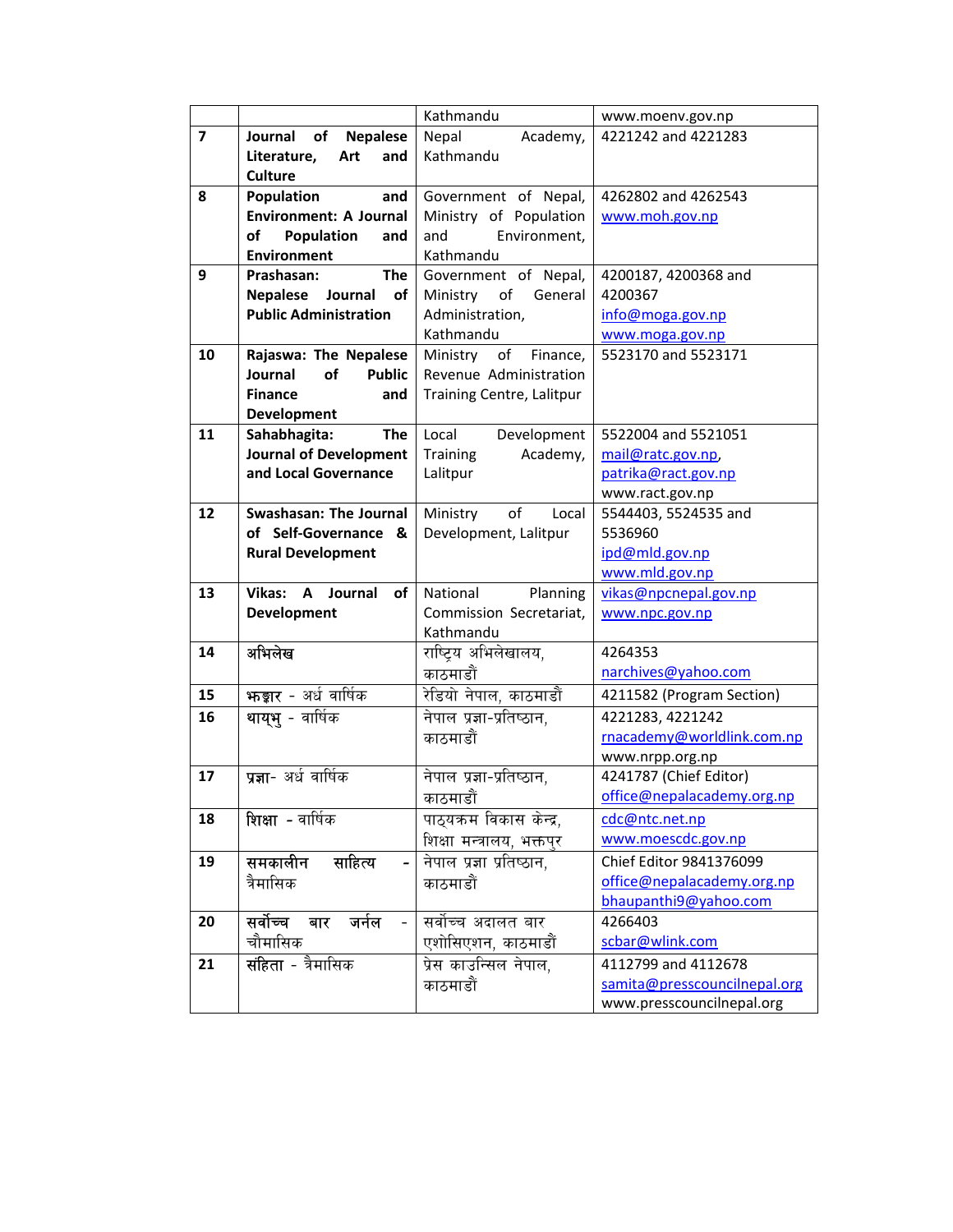| IV. Journals published by non-governmental and private entities |  |
|-----------------------------------------------------------------|--|
| गैर-सरकारी र नीजि क्षेत्रबाट प्रकाशित जर्नलहरू                  |  |

| S.                      | Title of the                     | <b>Publisher</b>                                | <b>Contact Information</b>                                    |
|-------------------------|----------------------------------|-------------------------------------------------|---------------------------------------------------------------|
| No.                     | <b>Journal</b>                   |                                                 |                                                               |
| 1                       | A Journal of                     | Society for Development                         | Achyut Gyawali 4330946 and                                    |
|                         | Management &                     | and Welfare-Nepal, Kirtipur                     | 4770529                                                       |
|                         | Development                      |                                                 | sdwnepal@yahoo.com                                            |
|                         | <b>Review</b>                    |                                                 |                                                               |
| $\mathbf{2}$            | <b>Aarthik Sarokar</b>           | National Economic Concern                       | info@necs.org.np                                              |
|                         |                                  | Society, Kathmandu                              | www.necs.org.np                                               |
| 3                       | <b>Adarsa</b>                    | Pundit Publications,                            | Himalayan Books, Bagbazar                                     |
|                         |                                  | Kathmandu                                       |                                                               |
| 4                       | <b>Bal Sahitya</b>               | Nepalese Society for                            | Nepal Bal Sahitya Samaj 4241591                               |
|                         |                                  | Children's Literature,                          | and Pramod Pradhan 9841240161                                 |
| 5                       | <b>Bureaucracy</b>               | Kathmandu<br>Phulchoki Publication and          | bureaucracynepal@gmail.com                                    |
|                         |                                  | Distribution Pvt. Ltd,                          |                                                               |
|                         |                                  | Kathmandu                                       |                                                               |
| 6                       | <b>Business</b><br>Law           | Commercial Law Society,                         | 4255095                                                       |
|                         | Journal                          | Kathmandu                                       | Tara Prd Poudel 9841322881                                    |
| $\overline{\mathbf{z}}$ | <b>Byavasthapan:</b>             | Management Association of                       | 4224475                                                       |
|                         | Nepalese Journal                 | Nepal, Kathmandu                                | man@man.org.np                                                |
|                         | of Management                    |                                                 | www.man.org.np                                                |
| 8                       | <b>CAMAD: A Journal</b>          | Centre for Administration,                      | camadnepal@gmail.com                                          |
|                         | of Administration,               | Management and                                  | Or Om books, Bagbazar                                         |
|                         | Management and                   | Development, Kathmandu                          |                                                               |
|                         | <b>Development</b>               |                                                 |                                                               |
| 9                       | <b>Development</b>               | IDI Pvt. Ltd., Kathmandu                        | idi@mos.com.np                                                |
|                         | Insight:<br>A<br>Quarterly       |                                                 |                                                               |
|                         | <b>Development</b>               |                                                 |                                                               |
|                         | <b>Journal of Nepal</b>          |                                                 |                                                               |
| 10                      | <b>Studies</b><br><b>Devkota</b> | Mahakavi Laxmi Prasad                           | 9851043782 Prakash Subedi                                     |
|                         | (Devkota                         | Devkota Study and Research                      | www.dsrc.org.np                                               |
|                         | Adhyayan)                        | Centre, Kathmandu                               |                                                               |
| 11                      | <b>ECOPRINT:</b><br>An           | Ecological Society,                             | Central Dept. of Botany 4331322                               |
|                         | International                    | Kathmandu                                       | Bharat Shrestha 9841241484                                    |
|                         | <b>Journal of Ecology</b>        |                                                 |                                                               |
| 12                      | Friendship: A Bi-                | China Study Centre,                             | 4421024                                                       |
|                         | annual Journal on                | Kathmandu                                       | chinasc@mail.com.np                                           |
|                         | <b>China Studies</b>             |                                                 | www.cscnepal.org.np                                           |
| 13                      | Himalayan<br>Journal<br>of       | Himalayan Association for<br>the Advancement of | Central Dept. of Botany 4331322<br>Bharat Shrestha 9841241484 |
|                         | <b>Sciences</b>                  | Sciences (HimAAS), Lalitpur                     |                                                               |
| 14                      | Nepal:<br>Hydro                  | Media for Energy Nepal (P)                      | hydro.nepal.journal@gmail.com                                 |
|                         | Journal of Water,                | Ltd, Kathmandu                                  |                                                               |
|                         | <b>Energy</b><br>and             |                                                 |                                                               |
|                         | <b>Environment</b>               |                                                 |                                                               |
| 15                      | Journal of Forest                | Forest Action Nepal, Lalitpur                   | 5550631 and 5552924                                           |
|                         | and Livelihood                   |                                                 | forestaction@wlink.com.np                                     |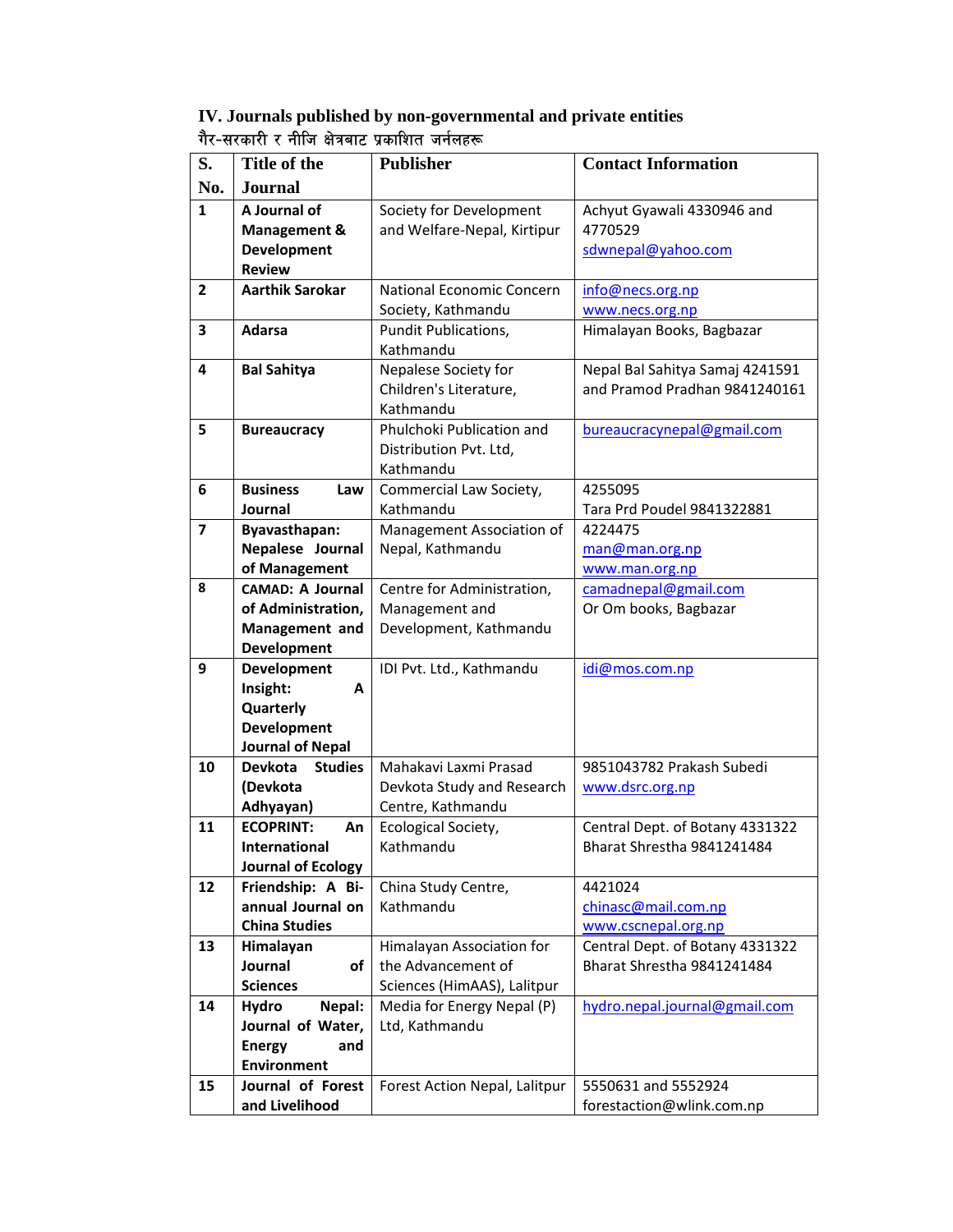| 16 | Journal<br>οf               | China Study Center,            | 4421024                        |
|----|-----------------------------|--------------------------------|--------------------------------|
|    | <b>International</b>        | Kathmandu                      | chinasc@mail.com.np            |
|    | <b>Affairs</b>              |                                | www.cscnepal.org.np            |
| 17 | <b>Journal of NELTA</b>     | Nepal English Language         | 4226522                        |
|    |                             | Teachers' Association,         | Shyam Bahadur 9851128985       |
|    |                             | Kathmandu                      | ccnelta@wlink.com.np           |
| 18 |                             |                                | Ashok Dawadi 9841965655        |
|    | Journal of Nepal            | Nepal Geological Society,      |                                |
|    | <b>Geological Society</b>   | Kathmandu                      |                                |
| 19 | of<br>Journal<br>the        | Nepal Research Centre,         | 4420855 and 4430888            |
|    | <b>Nepal</b><br>Research    | Kathmandu                      |                                |
|    | <b>Centre</b>               |                                |                                |
| 20 | οf<br>Journal               | White House School of          | 5541179                        |
|    | <b>Tourism</b><br>and       | Hotel Management, Lalitpur     | bhm@whitehouse.edu.np          |
|    | <b>Hospitality</b>          |                                | www.whshm.edu.np               |
|    | <b>Education</b>            |                                |                                |
| 21 | Kirat: A Journal            | Kirat Rai Patrakar Sangh,      | Ganesh Rai 9841256488          |
|    | <b>Kirat</b><br>Rai<br>by   | Kathmandu                      |                                |
|    | <b>Journalists</b>          |                                |                                |
|    | <b>Association</b>          |                                |                                |
| 22 | <b>Land First: Journal</b>  | <b>Community Self Reliance</b> | 4360486 and 4357005            |
|    | οf<br>Land<br>and           | Centre, Kathmandu              | landrights@csrcnepal.org       |
|    | <b>Agrarian Reforms</b>     |                                | www.csrcnepal.org              |
| 23 | <b>Literary Studies</b>     | Literary Association of        | Tulasi Das Shrestha 9851026585 |
|    |                             | Nepal, Kathmandu               |                                |
| 24 | Molung Research             | Molung Foundation,             | 6635454                        |
|    | Journal                     | Bhaktapur                      | molungfoundationl@gmail.com    |
|    |                             |                                | molungfoundation.org.np        |
| 25 | Nepal Council of            | Nepal Council of World         | 5526222                        |
|    | <b>World Affairs</b>        | Affairs, Lalitpur              | Nepal@ncwa.wlink.com.np        |
|    |                             |                                | www.ncwa.org.np                |
| 26 | Nepal Indigenous            | Indigenous Nationalities       | Shiv Kumar Rai 9851040480      |
|    | Journal<br>(Nepal           | Intellectual Society (INIS)/   |                                |
|    | Aadibasi Journal)           | Nepal and Human Right of       |                                |
|    |                             | Indigenous Peoples'            |                                |
|    |                             | Concern Center,                |                                |
|    |                             | HURINPECC, Kathmandu           |                                |
| 27 | <b>Nepal Population</b>     | Population Association of      | 4331323 and 4330716 (CDPS)     |
|    | Journal                     | Nepal (PAN), Kathmandu         |                                |
| 28 | Nepalese Journal            | Local Initiative<br>Promotion  | btimseena@ntc.net.np           |
|    | Qualitative<br>of           | Trust, Lalitpur                | upretylaya@hotmail.com         |
|    | Research                    |                                |                                |
|    | <b>Methods</b>              |                                |                                |
| 29 | <b>Nepalese</b>             | Linguistic Society of Nepal,   | 4330696 and Amita Subedi       |
|    | Linguistics:                | Kathmandu                      | 9841213143                     |
|    | Journal<br><b>of</b><br>the |                                |                                |
|    | <b>Linguistics Society</b>  |                                |                                |
|    | of Nepal                    |                                |                                |
| 30 | <b>Nepalese</b>             | Singh<br>Prakashan,            |                                |
|    | Literature:<br>A            | Kathmandu                      |                                |
|    | Journal<br>οf               |                                |                                |
|    | <b>Nepalese Writing</b>     |                                |                                |
|    |                             |                                |                                |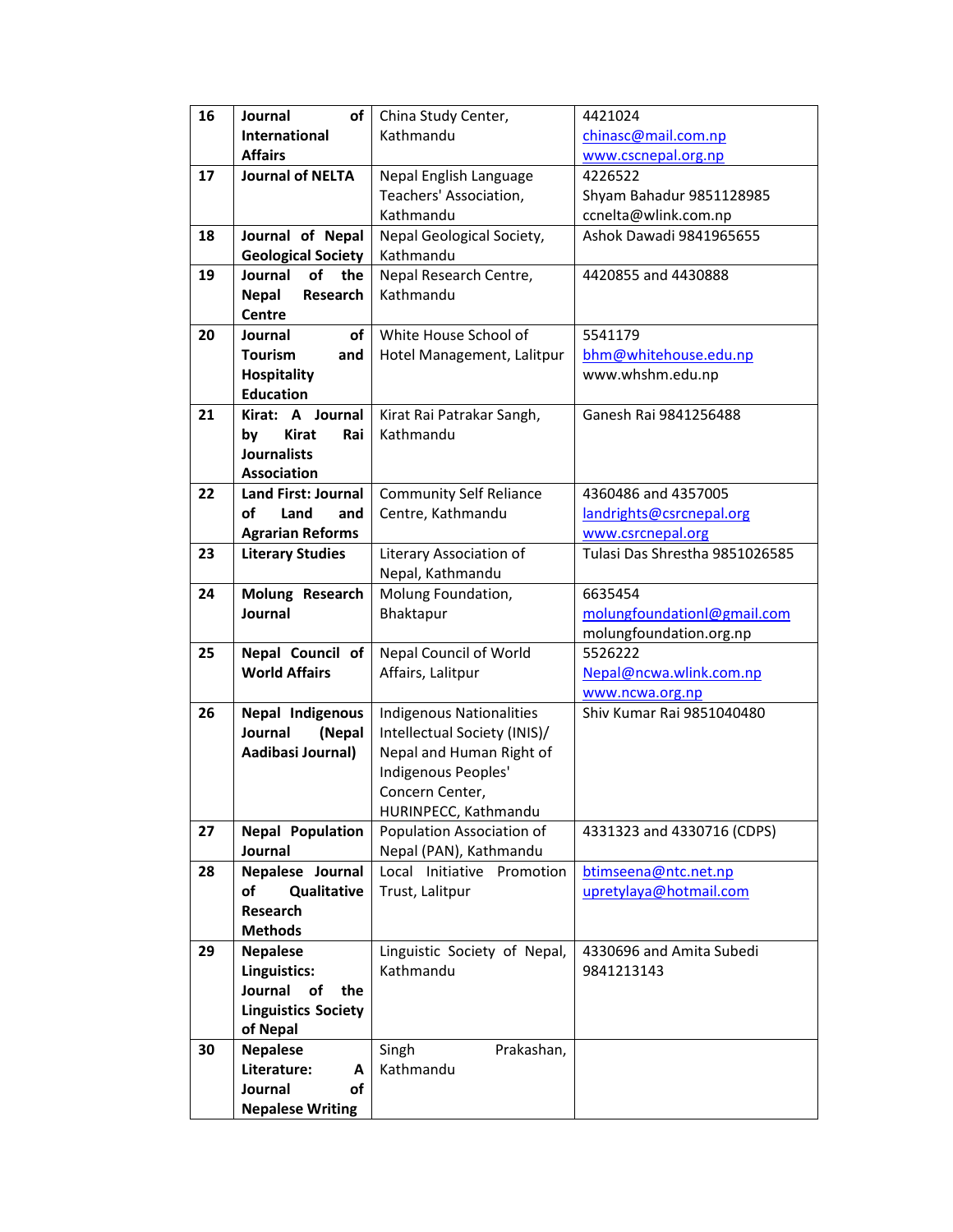| 31 | Nepali Journal of           | for<br>Nepal<br>Centre          | 5542323 Or Mandala Book Point   |
|----|-----------------------------|---------------------------------|---------------------------------|
|    | Contemporary                | Studies,<br>Contemporary        | nccs@contemp.wlink.com.np       |
|    | <b>Studies</b>              | Kathmandu                       | www.nccs.org.np                 |
| 32 | <b>New Angle: Nepal</b>     | Research<br>Policy<br>Nepal     | 4620201                         |
|    | Journal of Social           | Network<br>(NPRN),              | www.nepalpolicynet.com          |
|    | <b>Xcience</b><br>and       | Kathmandu                       |                                 |
|    | <b>Public Policy</b>        |                                 |                                 |
| 33 | Of Nepalese Clay            | Society of Nepali Writers in    | Prakash Subedi 9851043782       |
|    |                             | English, Kathmandu              | snwen@hotmail.com               |
| 34 | Nature:<br>Our<br>A         | Natural Conservation and        | 021-523816                      |
|    | <b>Biological Journal</b>   | Health<br>Care<br>Council,      | subbabharat@yahoo.com           |
|    |                             | Biratnagar                      | kamal maden@yahoo.com           |
| 35 | (The<br>Paleswan            | Research<br>Centre,<br>Lotus    | 5549343                         |
|    | Lotus)                      | Lalitpur                        | info@LRCnepal.org               |
| 36 | Quarterly                   | Ram<br>Kumar<br>Khatri,         | 4415975 (Res.) Ram Kumar Khatri |
|    | <b>Development</b>          | Kathmandu                       |                                 |
|    | <b>Review</b>               |                                 |                                 |
| 37 | <b>Readings</b><br>on       | Institute of Governance and     | 4428744                         |
|    | Governance<br>&             | Development<br>(IGD),           | igd@igd.org.np                  |
|    | Development                 | Kathmandu                       |                                 |
| 38 | Rolamba: Journal            | Joshi<br>Research<br>Institute, | 5533432 (Res.)                  |
|    | of Joshi Research           | Lalitpur                        | pradipramjoshi@hotmail.com      |
|    | Institute                   |                                 |                                 |
| 39 | Sangam Journal              | Institute,<br>Sangam            | 4444062                         |
|    |                             | Kathmandu                       | contact @sangaminstitute.org    |
| 40 | <b>SASON Journal of</b>     | Sociological/Anthropological    | 4266432 Laya Uprety             |
|    | Sociology<br>and            | Society of Nepal (SASON),       | upretylaya@hotmail.com          |
|    | Anthropology                | Kathmandu                       |                                 |
| 41 | <b>Shree Samayojan</b>      | Media Initiative for Rights,    | 5260552 and 5260508             |
|    |                             | Equity<br>Social<br>and         | info@mirestnepal.org.np         |
|    |                             | Transformation<br>(MIREST),     | www.mirestnepal.org.np          |
|    |                             | Lalitpur                        |                                 |
| 42 | <b>Society</b><br>and       | for<br>Forum<br>Popular         | Dhan Rai 9841507278             |
|    | <b>Education</b>            | Education<br>Education,         | reflect@edunet.wlink.com.np     |
|    |                             | Network, Lalitpur               |                                 |
| 43 | Socio-Economic              | HARD-NEPAL<br>PRO-CON,<br>&     | mail@procon.com.np              |
|    | Development                 | Kathmandu                       | www.procon.com.np               |
|    | Panorama                    |                                 |                                 |
| 44 | <b>Studies in Nepali</b>    | Mandala Book Point,             | 4227711 and 4245570             |
|    | <b>History</b><br>and       | Kathmandu                       | books@mos.com.np                |
|    | <b>Society (SINHAS)</b>     |                                 | mandala@ccsl.com.np             |
| 45 | The Gaze: Journal           | International<br>School<br>of   | 4434350 and 4434185             |
|    | of Tourism<br>and           | Tourism<br>and<br>Hotel         | thegaze@ist.org.np              |
|    | <b>Hospitality</b>          | Management, Kathmandu           | www.ist.org.np                  |
| 46 | <b>The</b><br>Himalayan     | Nepal Geographical Society,     | 4330329 (Central Dept. of       |
|    | <b>Review</b>               | Kritipur                        | Geography)                      |
|    |                             |                                 | cdg@wlink.com.np                |
| 47 | Journal<br><b>The</b><br>οf | Economic Society of Nepal,      | 021-526294 and 534508           |
|    | <b>Economic Society</b>     | Biratnagar                      | eson@rediffmail.com             |
|    |                             |                                 | eson@gmail.com                  |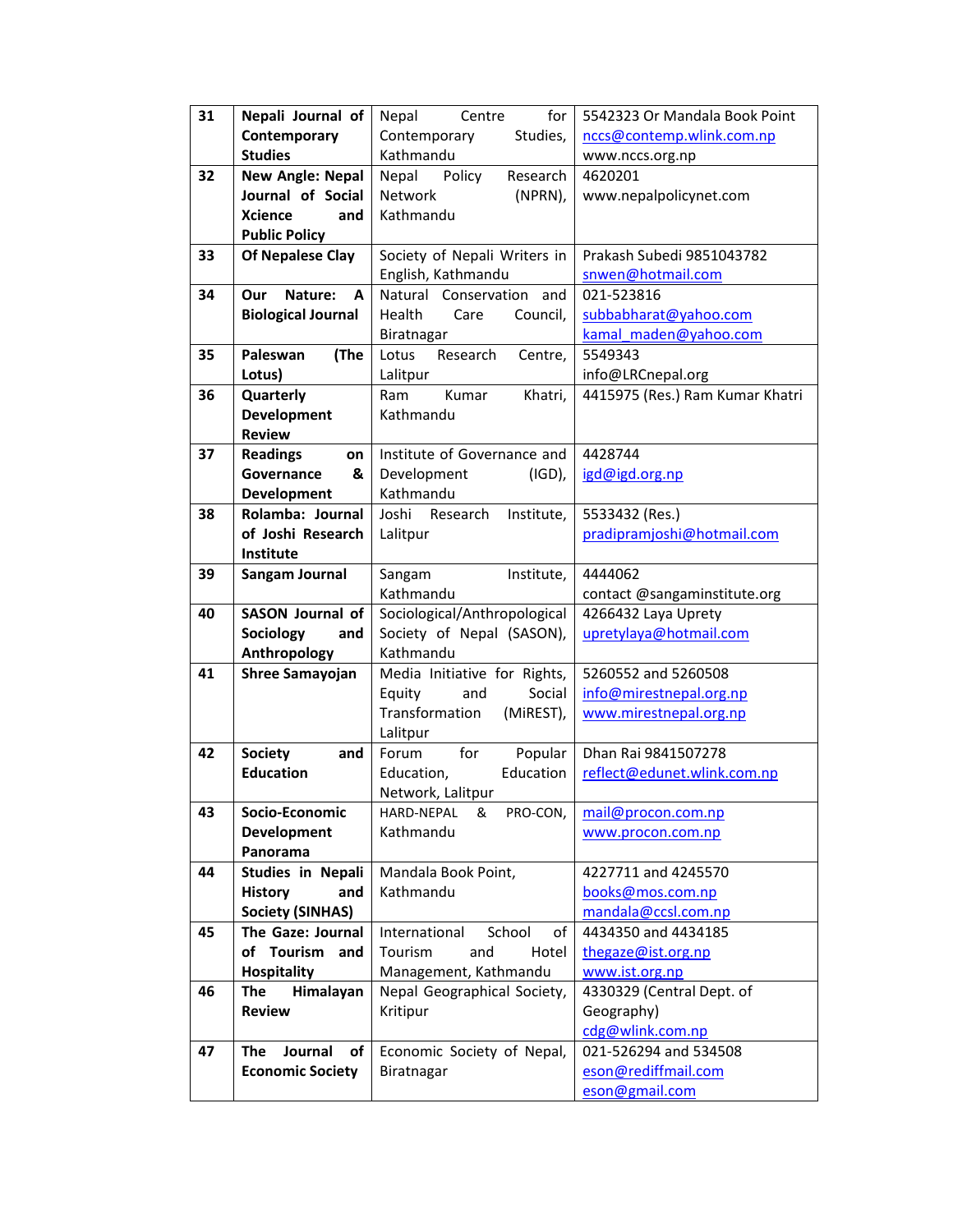| 48 | Journal<br>The<br>οf      | Home Science and Women                                      | 4225209                                                |
|----|---------------------------|-------------------------------------------------------------|--------------------------------------------------------|
|    | <b>Science</b><br>Home    | Development<br>Association-                                 | hswdan@cdhs.wlink.com.np                               |
|    | and<br>Women              | Nepal<br>(HSWDAN),                                          |                                                        |
|    | Development               | Kathmandu                                                   |                                                        |
| 49 | The Nepal Journal         | Nepal Foresters'                                            | 4422041 nfa@mail.com.np                                |
|    | of Forestry               | Association, Kathmandu                                      |                                                        |
| 50 | <b>TULSSAA:</b><br>A      | Tribhuvan University Library                                | tulssaa@yahoo.com                                      |
|    | Journal of Library        | Science Students'<br>Alumni                                 |                                                        |
|    | <b>Information</b><br>and | Association<br>(TULSSAA),                                   |                                                        |
|    | <b>Science</b>            | Kathmandu                                                   |                                                        |
| 51 | Vajrayana                 | <b>Nepal Traditional Buddhist</b><br>Association, Kathmandu | 4333752 (Bajramuni Bajracharya)<br>bajramuni@yahoo.com |
| 52 | Vishleshan                | Nepal University Teachers'                                  | 021-471327 and 460275                                  |
|    |                           | Association, Post Graduate                                  |                                                        |
|    |                           | Campus Unit, Biratnagar                                     |                                                        |
| 53 | Water<br>Nepal:           | <b>Nepal Water Conservation</b>                             | 4720744                                                |
|    | Journal of Water          | Foundation, Kathmandu                                       | Gopal Adhikari 9841159944                              |
|    | <b>Resources</b>          |                                                             | nwcf@wlink.com.np                                      |
|    | <b>Development</b>        |                                                             |                                                        |
| 54 | अवलोकनः                   | अवलोकन साहित्य प्रतिष्ठान,                                  | No Contact                                             |
|    | अनुसन्धानात्मक            | पोखरा                                                       |                                                        |
|    | तथा                       |                                                             |                                                        |
|    | समालोचनात्मक              |                                                             |                                                        |
|    | पत्रिका                   |                                                             |                                                        |
| 55 | शिक्षा<br>जनमुखी          | जनमुखी शिक्षा सरोकार मञ्च,                                  | Dhan Rai 9841507278                                    |
|    | अर्ध वार्षिक              | शिक्षा समूह नेपाल, ललितपुर                                  |                                                        |
| 56 | जनमुखी<br>शिक्षाका        | जनमुखी शिक्षा स्रोत विकास                                   | Dhan Rai 9841507278                                    |
|    | अभ्यास                    | केन्द्र नेपाल, सुनसरी र जनमुखी                              |                                                        |
|    |                           | शिक्षा सरोकार मञ्च, शिक्षा                                  |                                                        |
|    |                           | समूह, ललितप्र                                               |                                                        |
| 57 | जर्नल<br>तामाङ            | तामाङ प्राज्ञसभा, काठमाडौं                                  | tamangpragya@yahoo.com                                 |
|    | वार्षिक                   |                                                             |                                                        |
| 58 | त्रैमासिक<br>नेपाली -     | मदन प्रस्कार गठी, ललितप्र                                   | 5542993                                                |
| 59 | संस्कृति  <br>प्रवर्तकः   | इच्छुक सांस्कृतिक प्रतिष्ठान,                               | 6914909                                                |
|    | एवम् कलाचिन्तनको          | काठमाडौं                                                    | ichhukprn@gmail.com                                    |
|    | अनुसन्धानात्मक            |                                                             |                                                        |
|    | अर्धवार्षिक               |                                                             |                                                        |
| 60 | <b>पूर्णिमा -</b> इतिहास- | संशोधन-मण्डल, काठमाडौं                                      | 4670380 and 4301025                                    |
|    | त्रैमासिक<br>प्रधान       |                                                             | samshodhanmandala@yahoo.com                            |
|    | पत्रिका                   |                                                             |                                                        |
| 61 | <b>भुक्टी -</b> त्रैमासिक | भूकुटी एकेडेमिक पब्लिकेशन्स्,                               | Bhrikuti Pustak Pasal, New Plaza                       |
|    |                           | काठमाडौं                                                    | readbpmh@wlink.com.np                                  |
| 62 | मिडिया अध्ययन -           | मार्टिन चौतारी, काठमाडौं                                    | 4238050 and 4102027                                    |
|    | वार्षिक                   |                                                             | chautari@mos.com.np                                    |
|    |                           |                                                             | www.martinchautari.org.np                              |
| 63 | राष्ट्रभाषा - वार्षिक     | नेपाली शिक्षा परिषद्, काठमाडौं                              | 4358697 and 4270784                                    |
| 64 | रूपान्तरणः<br>समाज        | शान्तिका लागि साभ्रा अभियान                                 | 4265143 and 4260498                                    |
|    | अध्ययन                    | (COCAP), काठमाडौं                                           | info@cocap.org.np                                      |
|    |                           |                                                             | www.cocap.org.np                                       |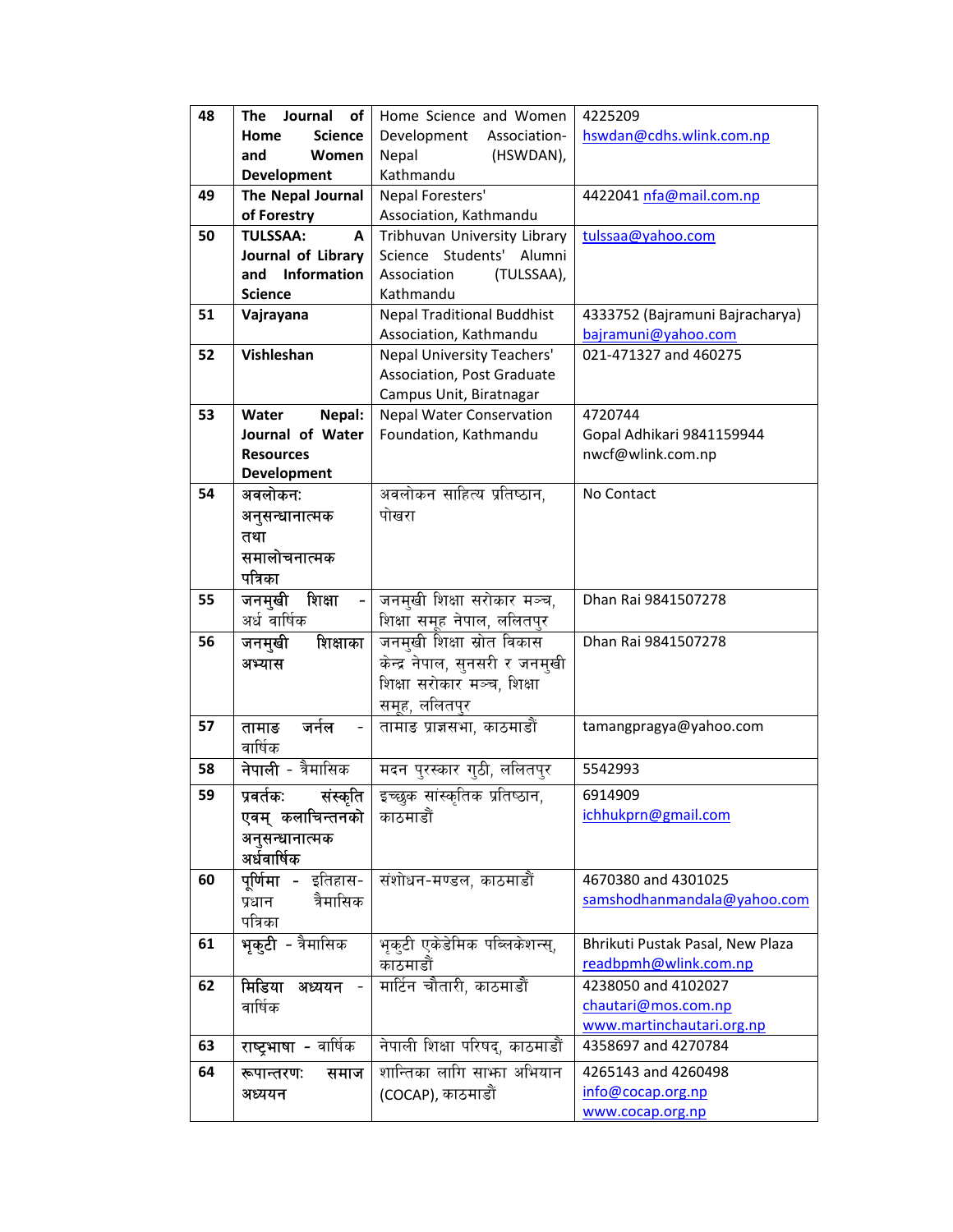| 65 | लिम्बुवान जर्नल       | लिम्ब् विद्यार्थी मञ्च, केन्द्रीय | Prem Yekten 9841422496       |
|----|-----------------------|-----------------------------------|------------------------------|
|    |                       | समिति, काठमाडौं                   | Isf limbuwan@yahoo.com       |
| 66 | लोकसंस्कृति           | नेपाल म्युजिक सेन्टर, काठमाडौं    | 4242049 and 2003670          |
|    | अनुसन्धानमूलक         |                                   | loksanskriti@hotmail.com     |
|    | अर्द्धवार्षिक पत्रिका |                                   |                              |
| 67 | शिक्षा सोपान          | नेपाल निजामती कर्मचारी            | 9841352010, 9841461250 and   |
|    |                       | युनियन, काठमाडौं                  | 9841354994                   |
|    |                       |                                   | shikshyasopan@gmail.com      |
| 68 | शैक्षिक<br>ज्योति     | शैक्षिक ज्योति प्रकाशन प्रा. लि., | 4219142                      |
|    | द्वैमासिक             | काठमाडौ                           | bishnuharig@yahoo.com        |
| 69 | शैक्षिक प्रवर्द्धन    | शैक्षिक प्रवर्द्धन तथा अनुसन्धान  | drrimal@ntc.net.np           |
|    |                       | केन्द्र, काठमाडौं                 | lusha@mos.com.np             |
| 70 | शोधमाला               | मगर अध्ययन केन्द्र, ललितपुर       | 5532320 (Res.)               |
|    |                       |                                   | magarstudiescenter@yahoo.com |
| 71 | समकालीन मातृभूमि      | WAFI-Nepal र ASEED-South          | Ved Raj Gyawali 9841891845   |
|    | - वार्षिक             | Asia, Kathmandu                   | saseed@wlink.com.np          |
| 72 | सुदुरपश्चिमाञ्चल      | सुद्रपश्चिमाञ्चल सरोकार           | Surat Bahadur Shaha (Editor) |
|    |                       | मञ्च, काठमाडौं                    | 9741131934 and 4415691       |
| 73 | स्वतन्त्र आवाज        | Freedom Forum,                    | 4256563 and 4102030          |
|    |                       | Kathmandu                         |                              |
| 74 | स्वाभिमान             | अकलमान गुरुङ, काठमाडौं            | swaviman@mail.com            |
|    | अर्द्धवार्षिक         |                                   |                              |
| 75 | हाम्रो वन सम्पदा -    | फरेष्ट एक्सन नेपाल, ललितपुर       | 5550631 and 5552924          |
|    | अर्द्धवार्षिक         |                                   | forestaction@wlink.com.np    |
|    |                       |                                   | www.forestaction.org         |

### **V. Journals which have ceased publication**  प्रकाशन हुन छोडेका जर्नलहरु

- 1. नवीन शिक्षा मासिक
- 2. नेपाल-सांस्कृतिक परिषद्-पत्रिका त्रैमासिक
- $3.$  नेपाली आर्थिक जगत अर्ध वार्षिक
- 4. बहा: जर्नल
- 5. महेन्द्ररत्न बहुमुखी क्याम्पस जर्नल
- 6. Culture and Preservation
- 7. Education Quarterly
- 8. Gipan
- 9. Himalayan Economist
- 10. Kailash: A Journal of Himalayan Studies
- 11. KSL Journal
- 12. Mountain Environment & Development
- 13. Nepal Himal Journal
- 14. Nepal Law Journal
- 15. Nepalese Development Studies
- 16. Nepalese Economic Journal (S. Sitaula)
- 17. Nepalese Economic Journal (Banker's club)
- 18. Nepalese Psychologists: Journal of Nepalese Psychological Association